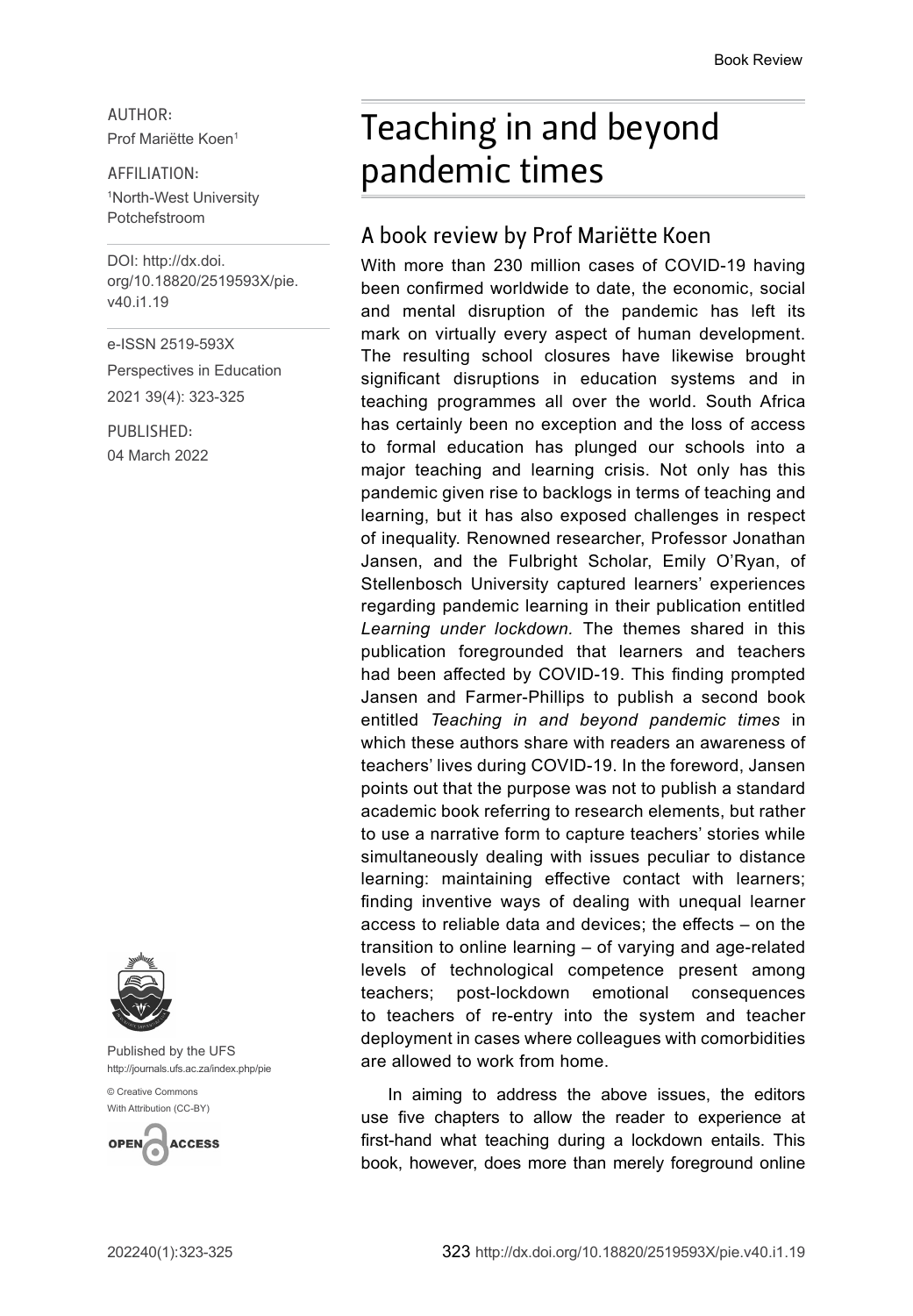## *Perspectives in Education* 2022: 40(1)

teaching as such. The strength of the book lies in the way it highlights the importance of the holistic learning and development of teachers amid a pandemic. It becomes clear that, while teachers have had to focus on developing learners' cognitive skills, they have moreover had to be mindful of their own and the learners' emotional, social and physical needs. Little surprise that the editors arrived at the important conclusion that changes in the educational landscape brought about by the pandemic have guaranteed that "*teachers cannot simply resume business as usual".* 

In the first of the five chapters, David J Millar (former District Superintendent/Director of the Western Cape Education Department) pays a tribute to South African teachers by emphasising how the virus disrupted just about every facet of teachers' lives. Without any warning or training, and with little support, teachers were forced to transition from contactlearning environments to virtual-learning environments. Millar describes this overwhelming transition process that required teachers to be innovative, to develop new technological skills and to assist the learners while fulfilling various roles such as spouse, partner, advisor and Zoom controller*.* Readers cannot but feel obligated to applaud the way teachers went to incredible lengths to function as human beings and teachers.

In the second chapter, Erin Chothia-Lakay (Fairbairn College Goodwood), dedicates a poem to teachers entitled *Behind closed doors.* Although this poem captures an individual experience during the lockdown situation, readers are taken on a personal journey designed to make them understand the emotional exhaustion brought on by a range of feelings such as uncertainty, anger, fear, despair, restlessness, guilt, sadness and hope. This poem will force readers to pause, reflect and gain insight into their own lockdown experiences. The poem ends by embracing the human condition. While the poem reveals the author's emotions as she goes through episodes of upheaval while fulfilling the role of Erin, daughter, sister, wife, mom, aunt, friend, teacher and colleague, in the end she assures readers that she found solace by accepting – *behind closed doors* – that she is, after all, only human. The poem may inspire readers to start anew with eagerness, hope, joy and care for others behind their closed doors.

In Chapter 3, co-editor Theola Farmer-Phillips (Yellowwood Primary School, Western Cape), as a practising teacher, shares her perspectives on the lockdown. The reader experiences how prayers gave her strength to find comfort and hope while navigating her commitments through the COVID-19 storm. It is described how the dual role of being a mother at home and a teacher in the Cape Flats made her feel unrecognised and caused feelings of apprehension. In addition, the equity challenges of social distancing in the community, the lack of a sanitising protocol and parents' lack of either resources or education contributed to her feelings of fear and anxiety. However, despite these gruelling circumstances, the reader can celebrate with the author as she ends the chapter with the words: "*I am grateful for the lessons brought along, but most of all, I remain grateful for the gift of life".*

In Chapter 4, the editors use a cluster of 11 topics as they share a structured collection of 65 teachers' pandemic stories. These stories reveal how the pandemic made teachers feel simultaneously vulnerable and valued while they had to focus on the present and the future of teaching. Like the word *pandemic*, each of the 11 topics start with the letter p, and the concepts *pliability*, *procurement* and *persistence* serve to tie all the stories together in the face of a deadly virus. The topics are *pressure*; *pedagogy*; *preparation*; *pioneers*; *poverty*; *privilege*; *perspective*; *parents and parent teachers; peer teaching*; *perseverance and pastoral care*.